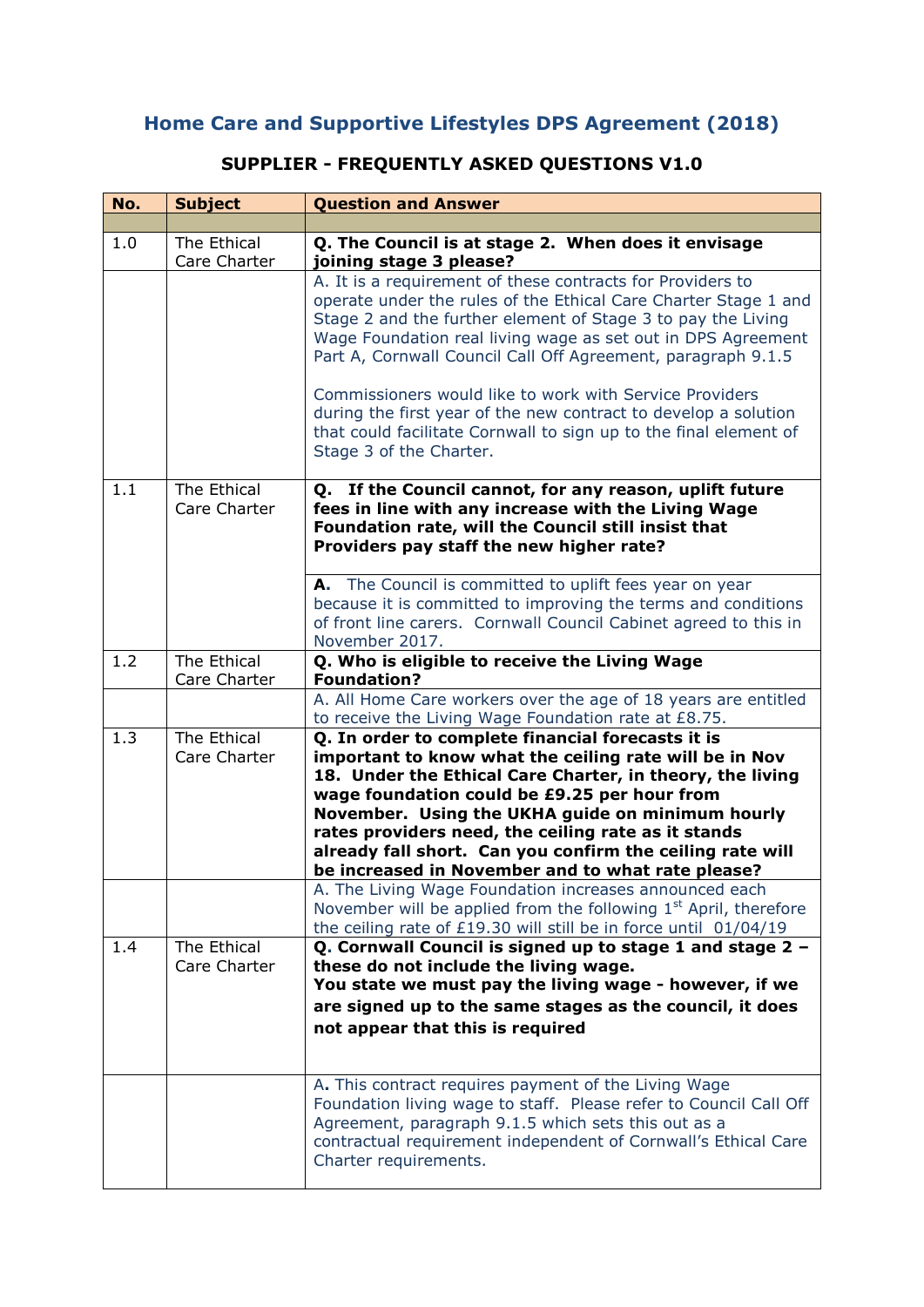| 1.5 | The Ethical<br>Care Charter              | Q. With regards to Stage 3 of the Ethical Care Charter<br>which stipulates the implementation of the Living Wage<br>Foundation pay rate, the Charter also states "all home<br>care workers will be covered by an occupational sick<br>pay scheme' How has the council provisioned for this in<br>their cost model?                                                                                                                                                                                                                                                                                                        |
|-----|------------------------------------------|---------------------------------------------------------------------------------------------------------------------------------------------------------------------------------------------------------------------------------------------------------------------------------------------------------------------------------------------------------------------------------------------------------------------------------------------------------------------------------------------------------------------------------------------------------------------------------------------------------------------------|
|     |                                          | The Commissioners have not contractually required Service<br>Providers to apply this element of the Stage 3 of the Ethical<br>Care Charter from the outset but intends to work with the<br>market to adhere to the full charter during the term of the<br>Contract.                                                                                                                                                                                                                                                                                                                                                       |
|     |                                          | Sick pay is a consideration in the cost model and is<br>incorporated into the chargeable rates. How this is applied is a<br>provider business decision.                                                                                                                                                                                                                                                                                                                                                                                                                                                                   |
|     |                                          |                                                                                                                                                                                                                                                                                                                                                                                                                                                                                                                                                                                                                           |
| 2.0 | Hand backs<br>and<br>Terminations        | Q. Please confirm the Service Provider's right to<br>terminate an individual Call-off Agreement in the event<br>that the Service User's needs change and the Services<br>are materially different to those in the Council's original<br><b>Service Requirement.</b>                                                                                                                                                                                                                                                                                                                                                       |
|     |                                          | A. The Service Provider does not have the right to terminate<br>under these circumstances. However, in the event a person's<br>needs change a 're-assessment of need' will be required.<br>Consideration will be made by the assessor whether the<br>current provider can meet the person's needs and achieve their<br>outcomes and if this is not possible it may be recommended to<br>source an alternative provider. Service Providers are required<br>to have sufficiently trained and competent staff to deliver care<br>and support that can meet the needs of the categories of client<br>identified in their ITT. |
| 2.1 | <b>Hand backs</b><br>and<br>terminations | Q. What will happen if we decide that we are no longer<br>to provide a package of care?                                                                                                                                                                                                                                                                                                                                                                                                                                                                                                                                   |
|     |                                          | A. We acknowledge that there may be times where there are<br>problems with packages of care and it is about working<br>together to ensure that everyone is supported and that these<br>are minimised. If a handback occurs and is not authorised<br>then this will be performance managed and marked against<br>quality. There could also be a charge to cover the costs of<br>acquiring a new provider                                                                                                                                                                                                                   |
| 2.2 | Hand backs                               | Q. Where a Service Provider 'hands back' a package of                                                                                                                                                                                                                                                                                                                                                                                                                                                                                                                                                                     |
|     | and<br>terminations                      | care and the Commissioners have to find alternative<br>provision, any charges incurred by the Commissioners<br>will be recoverable from the Service Provider. Can you<br>confirm that charges incurred by the Commissioner will<br>still be recovered from the provider, even if a provider<br>has given the correct notice period for termination of the<br>service?                                                                                                                                                                                                                                                     |
|     |                                          | A. Where a Service Provider has applied for termination under<br>the terms of the contract and given sufficient notice as set out<br>in the contract and is agreed as an Authorised Termination by<br>Commissioners will not recover any charges incurred.<br>However a 'hand back' is not an authorised termination and is<br>considered as a Critical Performance Failure, therefore would<br>incur charges recoverable from the Service Provider.                                                                                                                                                                      |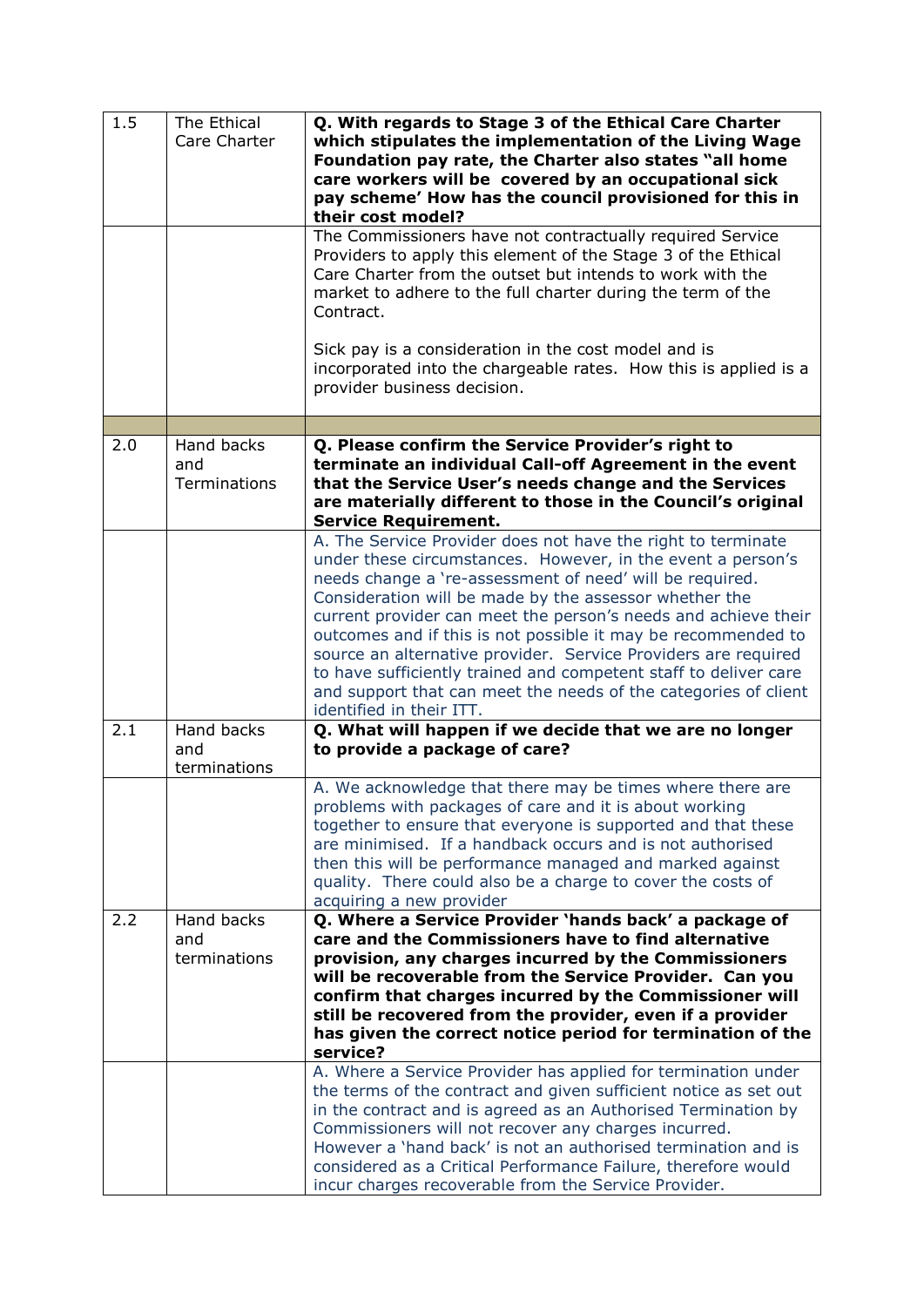| minimum of 28 days' notice, if, in exceptional<br>and<br>terminations<br>circumstances, they are unable to continue to deliver a<br>package of Home Care support. However, the notice<br>period would be subject to agreement with the<br><b>Commissioner's Nominated Officer in order to provide</b><br>sufficient time to find alternative service provision.' Can<br>you please define what is meant by exceptional<br>circumstances together with some examples?<br>A. Exceptional Circumstances are not defined and it is expected<br>that providers will communicate effectively with commissioners<br>at the earliest opportunity if they are experiencing issues which<br>may cause them to feel that an exception may be<br>applied. Exceptional circumstances will be treated on a case<br>by case basis giving reasonable and measured consideration to<br>the circumstances of award. A fair and sensible expectation of<br>the ability of the service provider to deliver the service will be<br>applied. An example would be where best endeavours have<br>been made by the provider to meet the requirements of the<br>service and relevant interventions had been unsuccessful,<br>provided this can be evidenced and proactive engagement with<br>the commissioner has occurred this is likely to be considered<br>for an agreed termination with the relevant notice period.<br>An example of some of the costs the Service Provider may<br>incur would include, but are not limited to; the resource costs<br>of procuring a replacement service provider, any additional<br>charges over and above the charges of the incumbent provider<br>made by the replacement service provider over a call-off year,<br>$etc.$ .<br><b>Retainer Fees</b><br>Q. Please can you clarify under what circumstances as a<br>Provider I would be entitled to a retainer fee?<br>A. When an existing Service User is admitted to hospital the<br>Service Provider must keep the case open for at least four<br>weeks unless it is clear that the Service User will not be<br>discharged within this period. The Commissioners will pay a<br>retainer fee of no more than 50% of the commissioned charges<br>when a prompt restart is achieved. This payment will be<br>removed if the Service Provider cannot fulfil its obligations for<br>a timely discharge or fails to inform the Purchasing Team at<br>the start of the hospital admission. Retainer fees do not apply<br>to planned respite or where a restarted service has not<br>occurred promptly.<br>Q. What is the position of the NHS with regard to<br>3.0<br>Existing<br><b>Business</b><br>current contracts?<br>The DPS Agreement is for new packages of care from 9 <sup>th</sup><br>А. | 2.3 | Hand backs | Q. 'The Service Provider will give the Commissioners a     |
|--------------------------------------------------------------------------------------------------------------------------------------------------------------------------------------------------------------------------------------------------------------------------------------------------------------------------------------------------------------------------------------------------------------------------------------------------------------------------------------------------------------------------------------------------------------------------------------------------------------------------------------------------------------------------------------------------------------------------------------------------------------------------------------------------------------------------------------------------------------------------------------------------------------------------------------------------------------------------------------------------------------------------------------------------------------------------------------------------------------------------------------------------------------------------------------------------------------------------------------------------------------------------------------------------------------------------------------------------------------------------------------------------------------------------------------------------------------------------------------------------------------------------------------------------------------------------------------------------------------------------------------------------------------------------------------------------------------------------------------------------------------------------------------------------------------------------------------------------------------------------------------------------------------------------------------------------------------------------------------------------------------------------------------------------------------------------------------------------------------------------------------------------------------------------------------------------------------------------------------------------------------------------------------------------------------------------------------------------------------------------------------------------------------------------------------------------------------------------------------------------------------------------------------------------------------------------------------------------------------------------------------------------------------------------------------------------------------------------------------------------------------|-----|------------|------------------------------------------------------------|
|                                                                                                                                                                                                                                                                                                                                                                                                                                                                                                                                                                                                                                                                                                                                                                                                                                                                                                                                                                                                                                                                                                                                                                                                                                                                                                                                                                                                                                                                                                                                                                                                                                                                                                                                                                                                                                                                                                                                                                                                                                                                                                                                                                                                                                                                                                                                                                                                                                                                                                                                                                                                                                                                                                                                                              |     |            |                                                            |
|                                                                                                                                                                                                                                                                                                                                                                                                                                                                                                                                                                                                                                                                                                                                                                                                                                                                                                                                                                                                                                                                                                                                                                                                                                                                                                                                                                                                                                                                                                                                                                                                                                                                                                                                                                                                                                                                                                                                                                                                                                                                                                                                                                                                                                                                                                                                                                                                                                                                                                                                                                                                                                                                                                                                                              |     |            |                                                            |
|                                                                                                                                                                                                                                                                                                                                                                                                                                                                                                                                                                                                                                                                                                                                                                                                                                                                                                                                                                                                                                                                                                                                                                                                                                                                                                                                                                                                                                                                                                                                                                                                                                                                                                                                                                                                                                                                                                                                                                                                                                                                                                                                                                                                                                                                                                                                                                                                                                                                                                                                                                                                                                                                                                                                                              |     |            |                                                            |
|                                                                                                                                                                                                                                                                                                                                                                                                                                                                                                                                                                                                                                                                                                                                                                                                                                                                                                                                                                                                                                                                                                                                                                                                                                                                                                                                                                                                                                                                                                                                                                                                                                                                                                                                                                                                                                                                                                                                                                                                                                                                                                                                                                                                                                                                                                                                                                                                                                                                                                                                                                                                                                                                                                                                                              |     |            |                                                            |
|                                                                                                                                                                                                                                                                                                                                                                                                                                                                                                                                                                                                                                                                                                                                                                                                                                                                                                                                                                                                                                                                                                                                                                                                                                                                                                                                                                                                                                                                                                                                                                                                                                                                                                                                                                                                                                                                                                                                                                                                                                                                                                                                                                                                                                                                                                                                                                                                                                                                                                                                                                                                                                                                                                                                                              |     |            |                                                            |
|                                                                                                                                                                                                                                                                                                                                                                                                                                                                                                                                                                                                                                                                                                                                                                                                                                                                                                                                                                                                                                                                                                                                                                                                                                                                                                                                                                                                                                                                                                                                                                                                                                                                                                                                                                                                                                                                                                                                                                                                                                                                                                                                                                                                                                                                                                                                                                                                                                                                                                                                                                                                                                                                                                                                                              |     |            |                                                            |
|                                                                                                                                                                                                                                                                                                                                                                                                                                                                                                                                                                                                                                                                                                                                                                                                                                                                                                                                                                                                                                                                                                                                                                                                                                                                                                                                                                                                                                                                                                                                                                                                                                                                                                                                                                                                                                                                                                                                                                                                                                                                                                                                                                                                                                                                                                                                                                                                                                                                                                                                                                                                                                                                                                                                                              |     |            |                                                            |
|                                                                                                                                                                                                                                                                                                                                                                                                                                                                                                                                                                                                                                                                                                                                                                                                                                                                                                                                                                                                                                                                                                                                                                                                                                                                                                                                                                                                                                                                                                                                                                                                                                                                                                                                                                                                                                                                                                                                                                                                                                                                                                                                                                                                                                                                                                                                                                                                                                                                                                                                                                                                                                                                                                                                                              |     |            |                                                            |
|                                                                                                                                                                                                                                                                                                                                                                                                                                                                                                                                                                                                                                                                                                                                                                                                                                                                                                                                                                                                                                                                                                                                                                                                                                                                                                                                                                                                                                                                                                                                                                                                                                                                                                                                                                                                                                                                                                                                                                                                                                                                                                                                                                                                                                                                                                                                                                                                                                                                                                                                                                                                                                                                                                                                                              |     |            |                                                            |
|                                                                                                                                                                                                                                                                                                                                                                                                                                                                                                                                                                                                                                                                                                                                                                                                                                                                                                                                                                                                                                                                                                                                                                                                                                                                                                                                                                                                                                                                                                                                                                                                                                                                                                                                                                                                                                                                                                                                                                                                                                                                                                                                                                                                                                                                                                                                                                                                                                                                                                                                                                                                                                                                                                                                                              |     |            |                                                            |
|                                                                                                                                                                                                                                                                                                                                                                                                                                                                                                                                                                                                                                                                                                                                                                                                                                                                                                                                                                                                                                                                                                                                                                                                                                                                                                                                                                                                                                                                                                                                                                                                                                                                                                                                                                                                                                                                                                                                                                                                                                                                                                                                                                                                                                                                                                                                                                                                                                                                                                                                                                                                                                                                                                                                                              |     |            |                                                            |
|                                                                                                                                                                                                                                                                                                                                                                                                                                                                                                                                                                                                                                                                                                                                                                                                                                                                                                                                                                                                                                                                                                                                                                                                                                                                                                                                                                                                                                                                                                                                                                                                                                                                                                                                                                                                                                                                                                                                                                                                                                                                                                                                                                                                                                                                                                                                                                                                                                                                                                                                                                                                                                                                                                                                                              |     |            |                                                            |
|                                                                                                                                                                                                                                                                                                                                                                                                                                                                                                                                                                                                                                                                                                                                                                                                                                                                                                                                                                                                                                                                                                                                                                                                                                                                                                                                                                                                                                                                                                                                                                                                                                                                                                                                                                                                                                                                                                                                                                                                                                                                                                                                                                                                                                                                                                                                                                                                                                                                                                                                                                                                                                                                                                                                                              |     |            |                                                            |
|                                                                                                                                                                                                                                                                                                                                                                                                                                                                                                                                                                                                                                                                                                                                                                                                                                                                                                                                                                                                                                                                                                                                                                                                                                                                                                                                                                                                                                                                                                                                                                                                                                                                                                                                                                                                                                                                                                                                                                                                                                                                                                                                                                                                                                                                                                                                                                                                                                                                                                                                                                                                                                                                                                                                                              |     |            |                                                            |
|                                                                                                                                                                                                                                                                                                                                                                                                                                                                                                                                                                                                                                                                                                                                                                                                                                                                                                                                                                                                                                                                                                                                                                                                                                                                                                                                                                                                                                                                                                                                                                                                                                                                                                                                                                                                                                                                                                                                                                                                                                                                                                                                                                                                                                                                                                                                                                                                                                                                                                                                                                                                                                                                                                                                                              |     |            |                                                            |
|                                                                                                                                                                                                                                                                                                                                                                                                                                                                                                                                                                                                                                                                                                                                                                                                                                                                                                                                                                                                                                                                                                                                                                                                                                                                                                                                                                                                                                                                                                                                                                                                                                                                                                                                                                                                                                                                                                                                                                                                                                                                                                                                                                                                                                                                                                                                                                                                                                                                                                                                                                                                                                                                                                                                                              |     |            |                                                            |
|                                                                                                                                                                                                                                                                                                                                                                                                                                                                                                                                                                                                                                                                                                                                                                                                                                                                                                                                                                                                                                                                                                                                                                                                                                                                                                                                                                                                                                                                                                                                                                                                                                                                                                                                                                                                                                                                                                                                                                                                                                                                                                                                                                                                                                                                                                                                                                                                                                                                                                                                                                                                                                                                                                                                                              |     |            |                                                            |
|                                                                                                                                                                                                                                                                                                                                                                                                                                                                                                                                                                                                                                                                                                                                                                                                                                                                                                                                                                                                                                                                                                                                                                                                                                                                                                                                                                                                                                                                                                                                                                                                                                                                                                                                                                                                                                                                                                                                                                                                                                                                                                                                                                                                                                                                                                                                                                                                                                                                                                                                                                                                                                                                                                                                                              |     |            |                                                            |
|                                                                                                                                                                                                                                                                                                                                                                                                                                                                                                                                                                                                                                                                                                                                                                                                                                                                                                                                                                                                                                                                                                                                                                                                                                                                                                                                                                                                                                                                                                                                                                                                                                                                                                                                                                                                                                                                                                                                                                                                                                                                                                                                                                                                                                                                                                                                                                                                                                                                                                                                                                                                                                                                                                                                                              |     |            |                                                            |
|                                                                                                                                                                                                                                                                                                                                                                                                                                                                                                                                                                                                                                                                                                                                                                                                                                                                                                                                                                                                                                                                                                                                                                                                                                                                                                                                                                                                                                                                                                                                                                                                                                                                                                                                                                                                                                                                                                                                                                                                                                                                                                                                                                                                                                                                                                                                                                                                                                                                                                                                                                                                                                                                                                                                                              |     |            |                                                            |
|                                                                                                                                                                                                                                                                                                                                                                                                                                                                                                                                                                                                                                                                                                                                                                                                                                                                                                                                                                                                                                                                                                                                                                                                                                                                                                                                                                                                                                                                                                                                                                                                                                                                                                                                                                                                                                                                                                                                                                                                                                                                                                                                                                                                                                                                                                                                                                                                                                                                                                                                                                                                                                                                                                                                                              |     |            |                                                            |
|                                                                                                                                                                                                                                                                                                                                                                                                                                                                                                                                                                                                                                                                                                                                                                                                                                                                                                                                                                                                                                                                                                                                                                                                                                                                                                                                                                                                                                                                                                                                                                                                                                                                                                                                                                                                                                                                                                                                                                                                                                                                                                                                                                                                                                                                                                                                                                                                                                                                                                                                                                                                                                                                                                                                                              |     |            |                                                            |
|                                                                                                                                                                                                                                                                                                                                                                                                                                                                                                                                                                                                                                                                                                                                                                                                                                                                                                                                                                                                                                                                                                                                                                                                                                                                                                                                                                                                                                                                                                                                                                                                                                                                                                                                                                                                                                                                                                                                                                                                                                                                                                                                                                                                                                                                                                                                                                                                                                                                                                                                                                                                                                                                                                                                                              |     |            |                                                            |
|                                                                                                                                                                                                                                                                                                                                                                                                                                                                                                                                                                                                                                                                                                                                                                                                                                                                                                                                                                                                                                                                                                                                                                                                                                                                                                                                                                                                                                                                                                                                                                                                                                                                                                                                                                                                                                                                                                                                                                                                                                                                                                                                                                                                                                                                                                                                                                                                                                                                                                                                                                                                                                                                                                                                                              |     |            |                                                            |
|                                                                                                                                                                                                                                                                                                                                                                                                                                                                                                                                                                                                                                                                                                                                                                                                                                                                                                                                                                                                                                                                                                                                                                                                                                                                                                                                                                                                                                                                                                                                                                                                                                                                                                                                                                                                                                                                                                                                                                                                                                                                                                                                                                                                                                                                                                                                                                                                                                                                                                                                                                                                                                                                                                                                                              |     |            |                                                            |
|                                                                                                                                                                                                                                                                                                                                                                                                                                                                                                                                                                                                                                                                                                                                                                                                                                                                                                                                                                                                                                                                                                                                                                                                                                                                                                                                                                                                                                                                                                                                                                                                                                                                                                                                                                                                                                                                                                                                                                                                                                                                                                                                                                                                                                                                                                                                                                                                                                                                                                                                                                                                                                                                                                                                                              |     |            |                                                            |
|                                                                                                                                                                                                                                                                                                                                                                                                                                                                                                                                                                                                                                                                                                                                                                                                                                                                                                                                                                                                                                                                                                                                                                                                                                                                                                                                                                                                                                                                                                                                                                                                                                                                                                                                                                                                                                                                                                                                                                                                                                                                                                                                                                                                                                                                                                                                                                                                                                                                                                                                                                                                                                                                                                                                                              |     |            |                                                            |
|                                                                                                                                                                                                                                                                                                                                                                                                                                                                                                                                                                                                                                                                                                                                                                                                                                                                                                                                                                                                                                                                                                                                                                                                                                                                                                                                                                                                                                                                                                                                                                                                                                                                                                                                                                                                                                                                                                                                                                                                                                                                                                                                                                                                                                                                                                                                                                                                                                                                                                                                                                                                                                                                                                                                                              |     |            |                                                            |
|                                                                                                                                                                                                                                                                                                                                                                                                                                                                                                                                                                                                                                                                                                                                                                                                                                                                                                                                                                                                                                                                                                                                                                                                                                                                                                                                                                                                                                                                                                                                                                                                                                                                                                                                                                                                                                                                                                                                                                                                                                                                                                                                                                                                                                                                                                                                                                                                                                                                                                                                                                                                                                                                                                                                                              |     |            |                                                            |
|                                                                                                                                                                                                                                                                                                                                                                                                                                                                                                                                                                                                                                                                                                                                                                                                                                                                                                                                                                                                                                                                                                                                                                                                                                                                                                                                                                                                                                                                                                                                                                                                                                                                                                                                                                                                                                                                                                                                                                                                                                                                                                                                                                                                                                                                                                                                                                                                                                                                                                                                                                                                                                                                                                                                                              |     |            |                                                            |
|                                                                                                                                                                                                                                                                                                                                                                                                                                                                                                                                                                                                                                                                                                                                                                                                                                                                                                                                                                                                                                                                                                                                                                                                                                                                                                                                                                                                                                                                                                                                                                                                                                                                                                                                                                                                                                                                                                                                                                                                                                                                                                                                                                                                                                                                                                                                                                                                                                                                                                                                                                                                                                                                                                                                                              |     |            |                                                            |
|                                                                                                                                                                                                                                                                                                                                                                                                                                                                                                                                                                                                                                                                                                                                                                                                                                                                                                                                                                                                                                                                                                                                                                                                                                                                                                                                                                                                                                                                                                                                                                                                                                                                                                                                                                                                                                                                                                                                                                                                                                                                                                                                                                                                                                                                                                                                                                                                                                                                                                                                                                                                                                                                                                                                                              |     |            |                                                            |
|                                                                                                                                                                                                                                                                                                                                                                                                                                                                                                                                                                                                                                                                                                                                                                                                                                                                                                                                                                                                                                                                                                                                                                                                                                                                                                                                                                                                                                                                                                                                                                                                                                                                                                                                                                                                                                                                                                                                                                                                                                                                                                                                                                                                                                                                                                                                                                                                                                                                                                                                                                                                                                                                                                                                                              |     |            |                                                            |
|                                                                                                                                                                                                                                                                                                                                                                                                                                                                                                                                                                                                                                                                                                                                                                                                                                                                                                                                                                                                                                                                                                                                                                                                                                                                                                                                                                                                                                                                                                                                                                                                                                                                                                                                                                                                                                                                                                                                                                                                                                                                                                                                                                                                                                                                                                                                                                                                                                                                                                                                                                                                                                                                                                                                                              |     |            |                                                            |
|                                                                                                                                                                                                                                                                                                                                                                                                                                                                                                                                                                                                                                                                                                                                                                                                                                                                                                                                                                                                                                                                                                                                                                                                                                                                                                                                                                                                                                                                                                                                                                                                                                                                                                                                                                                                                                                                                                                                                                                                                                                                                                                                                                                                                                                                                                                                                                                                                                                                                                                                                                                                                                                                                                                                                              |     |            |                                                            |
|                                                                                                                                                                                                                                                                                                                                                                                                                                                                                                                                                                                                                                                                                                                                                                                                                                                                                                                                                                                                                                                                                                                                                                                                                                                                                                                                                                                                                                                                                                                                                                                                                                                                                                                                                                                                                                                                                                                                                                                                                                                                                                                                                                                                                                                                                                                                                                                                                                                                                                                                                                                                                                                                                                                                                              |     |            |                                                            |
|                                                                                                                                                                                                                                                                                                                                                                                                                                                                                                                                                                                                                                                                                                                                                                                                                                                                                                                                                                                                                                                                                                                                                                                                                                                                                                                                                                                                                                                                                                                                                                                                                                                                                                                                                                                                                                                                                                                                                                                                                                                                                                                                                                                                                                                                                                                                                                                                                                                                                                                                                                                                                                                                                                                                                              |     |            |                                                            |
|                                                                                                                                                                                                                                                                                                                                                                                                                                                                                                                                                                                                                                                                                                                                                                                                                                                                                                                                                                                                                                                                                                                                                                                                                                                                                                                                                                                                                                                                                                                                                                                                                                                                                                                                                                                                                                                                                                                                                                                                                                                                                                                                                                                                                                                                                                                                                                                                                                                                                                                                                                                                                                                                                                                                                              |     |            |                                                            |
|                                                                                                                                                                                                                                                                                                                                                                                                                                                                                                                                                                                                                                                                                                                                                                                                                                                                                                                                                                                                                                                                                                                                                                                                                                                                                                                                                                                                                                                                                                                                                                                                                                                                                                                                                                                                                                                                                                                                                                                                                                                                                                                                                                                                                                                                                                                                                                                                                                                                                                                                                                                                                                                                                                                                                              |     |            |                                                            |
|                                                                                                                                                                                                                                                                                                                                                                                                                                                                                                                                                                                                                                                                                                                                                                                                                                                                                                                                                                                                                                                                                                                                                                                                                                                                                                                                                                                                                                                                                                                                                                                                                                                                                                                                                                                                                                                                                                                                                                                                                                                                                                                                                                                                                                                                                                                                                                                                                                                                                                                                                                                                                                                                                                                                                              |     |            |                                                            |
|                                                                                                                                                                                                                                                                                                                                                                                                                                                                                                                                                                                                                                                                                                                                                                                                                                                                                                                                                                                                                                                                                                                                                                                                                                                                                                                                                                                                                                                                                                                                                                                                                                                                                                                                                                                                                                                                                                                                                                                                                                                                                                                                                                                                                                                                                                                                                                                                                                                                                                                                                                                                                                                                                                                                                              |     |            |                                                            |
|                                                                                                                                                                                                                                                                                                                                                                                                                                                                                                                                                                                                                                                                                                                                                                                                                                                                                                                                                                                                                                                                                                                                                                                                                                                                                                                                                                                                                                                                                                                                                                                                                                                                                                                                                                                                                                                                                                                                                                                                                                                                                                                                                                                                                                                                                                                                                                                                                                                                                                                                                                                                                                                                                                                                                              |     |            |                                                            |
|                                                                                                                                                                                                                                                                                                                                                                                                                                                                                                                                                                                                                                                                                                                                                                                                                                                                                                                                                                                                                                                                                                                                                                                                                                                                                                                                                                                                                                                                                                                                                                                                                                                                                                                                                                                                                                                                                                                                                                                                                                                                                                                                                                                                                                                                                                                                                                                                                                                                                                                                                                                                                                                                                                                                                              |     |            |                                                            |
|                                                                                                                                                                                                                                                                                                                                                                                                                                                                                                                                                                                                                                                                                                                                                                                                                                                                                                                                                                                                                                                                                                                                                                                                                                                                                                                                                                                                                                                                                                                                                                                                                                                                                                                                                                                                                                                                                                                                                                                                                                                                                                                                                                                                                                                                                                                                                                                                                                                                                                                                                                                                                                                                                                                                                              |     |            |                                                            |
|                                                                                                                                                                                                                                                                                                                                                                                                                                                                                                                                                                                                                                                                                                                                                                                                                                                                                                                                                                                                                                                                                                                                                                                                                                                                                                                                                                                                                                                                                                                                                                                                                                                                                                                                                                                                                                                                                                                                                                                                                                                                                                                                                                                                                                                                                                                                                                                                                                                                                                                                                                                                                                                                                                                                                              |     |            |                                                            |
|                                                                                                                                                                                                                                                                                                                                                                                                                                                                                                                                                                                                                                                                                                                                                                                                                                                                                                                                                                                                                                                                                                                                                                                                                                                                                                                                                                                                                                                                                                                                                                                                                                                                                                                                                                                                                                                                                                                                                                                                                                                                                                                                                                                                                                                                                                                                                                                                                                                                                                                                                                                                                                                                                                                                                              |     |            |                                                            |
|                                                                                                                                                                                                                                                                                                                                                                                                                                                                                                                                                                                                                                                                                                                                                                                                                                                                                                                                                                                                                                                                                                                                                                                                                                                                                                                                                                                                                                                                                                                                                                                                                                                                                                                                                                                                                                                                                                                                                                                                                                                                                                                                                                                                                                                                                                                                                                                                                                                                                                                                                                                                                                                                                                                                                              |     |            |                                                            |
|                                                                                                                                                                                                                                                                                                                                                                                                                                                                                                                                                                                                                                                                                                                                                                                                                                                                                                                                                                                                                                                                                                                                                                                                                                                                                                                                                                                                                                                                                                                                                                                                                                                                                                                                                                                                                                                                                                                                                                                                                                                                                                                                                                                                                                                                                                                                                                                                                                                                                                                                                                                                                                                                                                                                                              |     |            |                                                            |
|                                                                                                                                                                                                                                                                                                                                                                                                                                                                                                                                                                                                                                                                                                                                                                                                                                                                                                                                                                                                                                                                                                                                                                                                                                                                                                                                                                                                                                                                                                                                                                                                                                                                                                                                                                                                                                                                                                                                                                                                                                                                                                                                                                                                                                                                                                                                                                                                                                                                                                                                                                                                                                                                                                                                                              |     |            |                                                            |
|                                                                                                                                                                                                                                                                                                                                                                                                                                                                                                                                                                                                                                                                                                                                                                                                                                                                                                                                                                                                                                                                                                                                                                                                                                                                                                                                                                                                                                                                                                                                                                                                                                                                                                                                                                                                                                                                                                                                                                                                                                                                                                                                                                                                                                                                                                                                                                                                                                                                                                                                                                                                                                                                                                                                                              |     |            |                                                            |
|                                                                                                                                                                                                                                                                                                                                                                                                                                                                                                                                                                                                                                                                                                                                                                                                                                                                                                                                                                                                                                                                                                                                                                                                                                                                                                                                                                                                                                                                                                                                                                                                                                                                                                                                                                                                                                                                                                                                                                                                                                                                                                                                                                                                                                                                                                                                                                                                                                                                                                                                                                                                                                                                                                                                                              |     |            |                                                            |
|                                                                                                                                                                                                                                                                                                                                                                                                                                                                                                                                                                                                                                                                                                                                                                                                                                                                                                                                                                                                                                                                                                                                                                                                                                                                                                                                                                                                                                                                                                                                                                                                                                                                                                                                                                                                                                                                                                                                                                                                                                                                                                                                                                                                                                                                                                                                                                                                                                                                                                                                                                                                                                                                                                                                                              |     |            |                                                            |
|                                                                                                                                                                                                                                                                                                                                                                                                                                                                                                                                                                                                                                                                                                                                                                                                                                                                                                                                                                                                                                                                                                                                                                                                                                                                                                                                                                                                                                                                                                                                                                                                                                                                                                                                                                                                                                                                                                                                                                                                                                                                                                                                                                                                                                                                                                                                                                                                                                                                                                                                                                                                                                                                                                                                                              |     |            |                                                            |
|                                                                                                                                                                                                                                                                                                                                                                                                                                                                                                                                                                                                                                                                                                                                                                                                                                                                                                                                                                                                                                                                                                                                                                                                                                                                                                                                                                                                                                                                                                                                                                                                                                                                                                                                                                                                                                                                                                                                                                                                                                                                                                                                                                                                                                                                                                                                                                                                                                                                                                                                                                                                                                                                                                                                                              |     |            |                                                            |
|                                                                                                                                                                                                                                                                                                                                                                                                                                                                                                                                                                                                                                                                                                                                                                                                                                                                                                                                                                                                                                                                                                                                                                                                                                                                                                                                                                                                                                                                                                                                                                                                                                                                                                                                                                                                                                                                                                                                                                                                                                                                                                                                                                                                                                                                                                                                                                                                                                                                                                                                                                                                                                                                                                                                                              |     |            |                                                            |
|                                                                                                                                                                                                                                                                                                                                                                                                                                                                                                                                                                                                                                                                                                                                                                                                                                                                                                                                                                                                                                                                                                                                                                                                                                                                                                                                                                                                                                                                                                                                                                                                                                                                                                                                                                                                                                                                                                                                                                                                                                                                                                                                                                                                                                                                                                                                                                                                                                                                                                                                                                                                                                                                                                                                                              |     |            |                                                            |
|                                                                                                                                                                                                                                                                                                                                                                                                                                                                                                                                                                                                                                                                                                                                                                                                                                                                                                                                                                                                                                                                                                                                                                                                                                                                                                                                                                                                                                                                                                                                                                                                                                                                                                                                                                                                                                                                                                                                                                                                                                                                                                                                                                                                                                                                                                                                                                                                                                                                                                                                                                                                                                                                                                                                                              |     |            |                                                            |
|                                                                                                                                                                                                                                                                                                                                                                                                                                                                                                                                                                                                                                                                                                                                                                                                                                                                                                                                                                                                                                                                                                                                                                                                                                                                                                                                                                                                                                                                                                                                                                                                                                                                                                                                                                                                                                                                                                                                                                                                                                                                                                                                                                                                                                                                                                                                                                                                                                                                                                                                                                                                                                                                                                                                                              |     |            |                                                            |
|                                                                                                                                                                                                                                                                                                                                                                                                                                                                                                                                                                                                                                                                                                                                                                                                                                                                                                                                                                                                                                                                                                                                                                                                                                                                                                                                                                                                                                                                                                                                                                                                                                                                                                                                                                                                                                                                                                                                                                                                                                                                                                                                                                                                                                                                                                                                                                                                                                                                                                                                                                                                                                                                                                                                                              |     |            |                                                            |
|                                                                                                                                                                                                                                                                                                                                                                                                                                                                                                                                                                                                                                                                                                                                                                                                                                                                                                                                                                                                                                                                                                                                                                                                                                                                                                                                                                                                                                                                                                                                                                                                                                                                                                                                                                                                                                                                                                                                                                                                                                                                                                                                                                                                                                                                                                                                                                                                                                                                                                                                                                                                                                                                                                                                                              |     |            |                                                            |
|                                                                                                                                                                                                                                                                                                                                                                                                                                                                                                                                                                                                                                                                                                                                                                                                                                                                                                                                                                                                                                                                                                                                                                                                                                                                                                                                                                                                                                                                                                                                                                                                                                                                                                                                                                                                                                                                                                                                                                                                                                                                                                                                                                                                                                                                                                                                                                                                                                                                                                                                                                                                                                                                                                                                                              |     |            | June 2018, Providers wishing to bid for packages from that |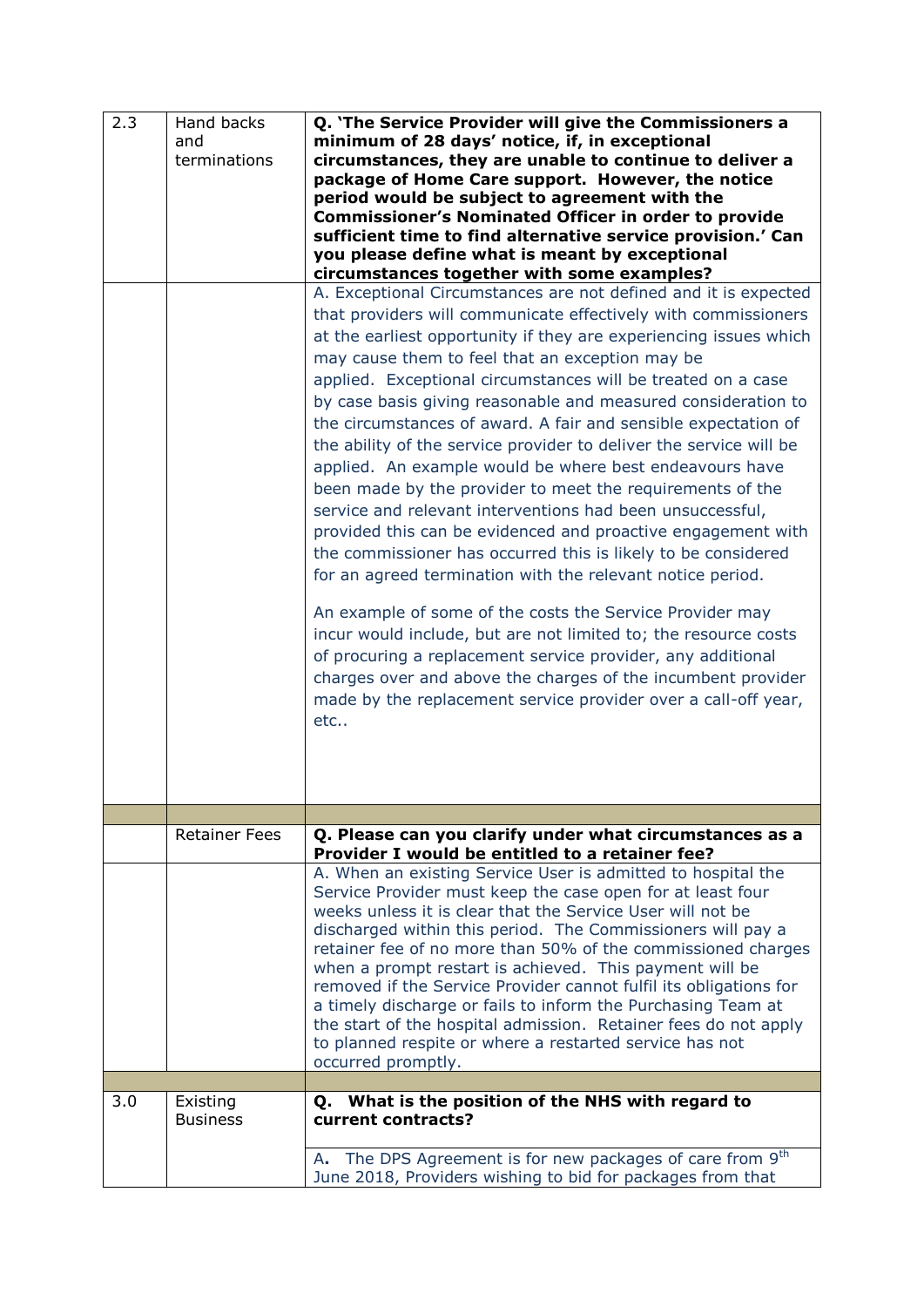|     |                             | date will need to enter into a DPS agreement. NHS Kernow<br>have been consistent with their messaging that existing<br>packages of care will be clinically reviewed and negotiations<br>will take place with providers as per the tender documentation.<br>Until the clinical review process has been completed existing<br>packages of care will remain on the existing terms and<br>agreements.              |
|-----|-----------------------------|----------------------------------------------------------------------------------------------------------------------------------------------------------------------------------------------------------------------------------------------------------------------------------------------------------------------------------------------------------------------------------------------------------------|
| 3.1 | Existing<br><b>Business</b> | Q. What will happen to existing business when the new<br>contract comes into place?                                                                                                                                                                                                                                                                                                                            |
|     |                             | A. For providers who are on the DPS there will be no change to<br>existing business unless there is a change of need. From day<br>one they will be transferred to the new DPS model. For<br>providers who are not yet on the DPS they will be encouraged<br>to do so. If they still do not wish to join, the service users will<br>be informed and mobilised to a new provider following their<br>next review. |
| 4.0 | <b>ECM</b> and              | Q. Is 'minute by minute' invoicing required in this                                                                                                                                                                                                                                                                                                                                                            |
|     | Invoicing                   | contract?                                                                                                                                                                                                                                                                                                                                                                                                      |
|     |                             | A. The requirements in relation to Electronic Call Monitoring<br>are different from the minute by minute requirements for<br>recording in the previous Framework Agreement (2014).<br>Please refer to DPS Call Off Agreement Schedule 3, Call Off<br>Contract Charges, Payment and Invoicing. In particular<br>paragraph 5 Operation of an ECM System in respect of<br>invoicing and payment.                  |
| 4.1 | ECM and<br>Invoicing        | Q. Can you confirm what the turnaround cycle will be for<br>receiving care plans; purchase orders, JACS forms etc.?<br>We currently rely on the information in Finance Manager<br>but will need to have electronic copies received on a<br>timely basis when we replace this system.                                                                                                                           |
|     |                             | A. The full Care and Support Plan will be issued with the DPS<br>Order Form (Service Agreement) on award of the Call-off<br>Agreement.<br>The Purchase Order or JACS forms where applicable, will be<br>sent under separate cover by email and the target issue date<br>will be 10 days of award.                                                                                                              |
| 4.3 | ECM and<br>Invoicing        | Q. Where and When do I submit my ECM Visit Report                                                                                                                                                                                                                                                                                                                                                              |
|     |                             | A. ECM reports need to be sent on the web portal on the<br>Dynamic Purchasing System on a weekly basis.                                                                                                                                                                                                                                                                                                        |
| 5.0 | <b>New Business</b>         | Q. What will happen if a package cannot be met by                                                                                                                                                                                                                                                                                                                                                              |
|     | not placed                  | <b>Providers on the contract?</b>                                                                                                                                                                                                                                                                                                                                                                              |
|     |                             | A. The DPS Agreement is open and if providers who have not<br>currently applied to be on the DPS wish to bid for packages of<br>care, from the Council and NHS Kernow, they will be<br>encouraged to enter into a DPS Agreement. Commissioners<br>have committed to complete tender applications within 10<br>days.<br>There will be no packages awarded outside the DPS.                                      |
|     |                             |                                                                                                                                                                                                                                                                                                                                                                                                                |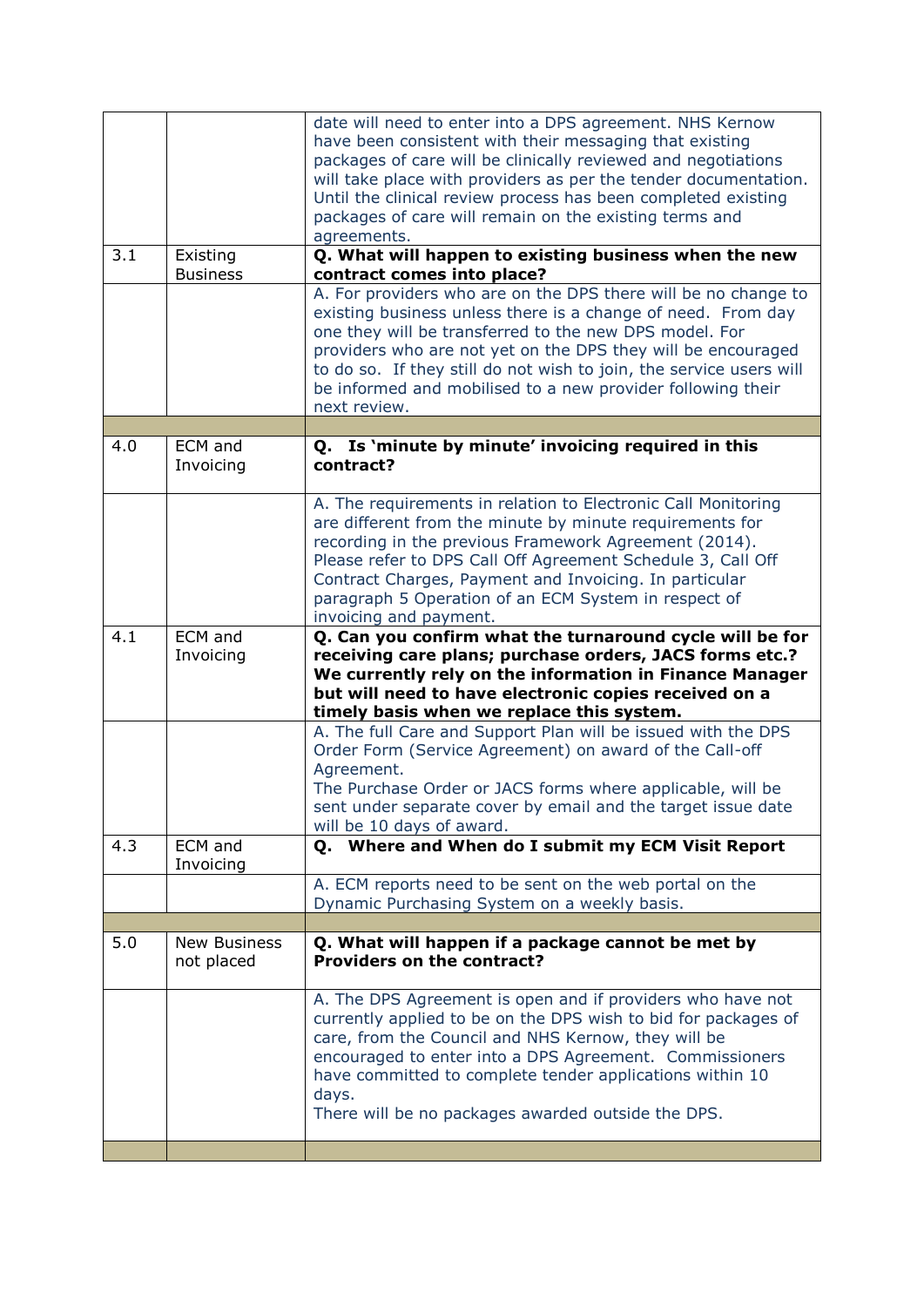| 6.0 | New pricing<br>structure | Q. The new pricing structure does not take into account<br>travel time in rural areas                                                                                                                                                                                                                                                                                                                                                                                         |
|-----|--------------------------|-------------------------------------------------------------------------------------------------------------------------------------------------------------------------------------------------------------------------------------------------------------------------------------------------------------------------------------------------------------------------------------------------------------------------------------------------------------------------------|
|     |                          | A. The pricing structure is based around 4 miles per visit on<br>the new contract. You do not have to bid on every package of<br>care if it is not sustainable with travel. In exceptional<br>circumstances commissioners may agree an increase in the<br>ceiling rate.                                                                                                                                                                                                       |
|     |                          |                                                                                                                                                                                                                                                                                                                                                                                                                                                                               |
| 7.0 | Empowerment              | Q. How is the budget set?                                                                                                                                                                                                                                                                                                                                                                                                                                                     |
|     |                          | The budget is based on the original assessment and what<br>А.<br>needs to be delivered to achieve the outcomes. The original<br>assessment is factored on the service user being at their worst<br>so there is potentially a financial gain.                                                                                                                                                                                                                                  |
| 7.1 | Empowerment              | Q. It has been said that empowerment would be within 6<br>weeks, will there be any incentive for people being<br>empowered within 4 weeks                                                                                                                                                                                                                                                                                                                                     |
|     |                          | A. The assessor will decide how long it will take to empower<br>the service user. If the provider manages this sooner than the<br>allocated time then they will be able to keep the rest of the<br>budget. However, it will be monitored to ensure providers are<br>fully meeting the outcomes as set out and there will be an<br>element of protection put in to ensure that providers are<br>delivering the support. The key element of the empowerment<br>period is trust. |
|     |                          |                                                                                                                                                                                                                                                                                                                                                                                                                                                                               |
| 8.0 | The new<br>Contract      | Q. Is the new contract similar to a framework and will<br>there be lead providers?                                                                                                                                                                                                                                                                                                                                                                                            |
|     |                          | A. It is similar to a framework but without restrictions. The<br>framework did not allow new providers and was in place for<br>only 4 years. The DPS contract can be up to 5 years and will<br>allow new providers to join at any time                                                                                                                                                                                                                                        |
| 8.1 | The new<br>Contract      | Q. Is there a limit on number of providers to be<br>awarded onto the DPS?                                                                                                                                                                                                                                                                                                                                                                                                     |
|     |                          | A. There is no restriction on the number of providers that can<br>be awarded a place on the DPS Agreement                                                                                                                                                                                                                                                                                                                                                                     |
| 8.2 | The new<br>Contract      | Q. Will the Council work with any provider not signed up<br>to this scheme? If so what circumstances would allow<br>this to happen?                                                                                                                                                                                                                                                                                                                                           |
|     |                          | A. NHS Kernow and Cornwall Council intend to commission all<br>new Home Care and Supportive Lifestyles services through the<br><b>DPS Agreement</b>                                                                                                                                                                                                                                                                                                                           |
| 8.3 | The new<br>Contract      | Q. We are intending to bid for Supportive Lifestyles now,<br>however if we decide at a later date to bid for Home<br><b>Care Services are we able to?</b>                                                                                                                                                                                                                                                                                                                     |
|     |                          | A. Yes, the DPS is an open contract and will remain open to<br>bidders during its term. Providers will need to re submit a<br>tender unless it is within 90 days of the original if they wish to<br>bid for home care services at a later date.                                                                                                                                                                                                                               |
| 8.4 | The new<br>Contract      | Q If a Service Provider performs poorly in the first year<br>and the Service Users are not meeting their individual<br>outcomes, will the Provider be at risk of not being<br>allocated future packages and could their existing<br>packages be re-allocated to another Service Provider on                                                                                                                                                                                   |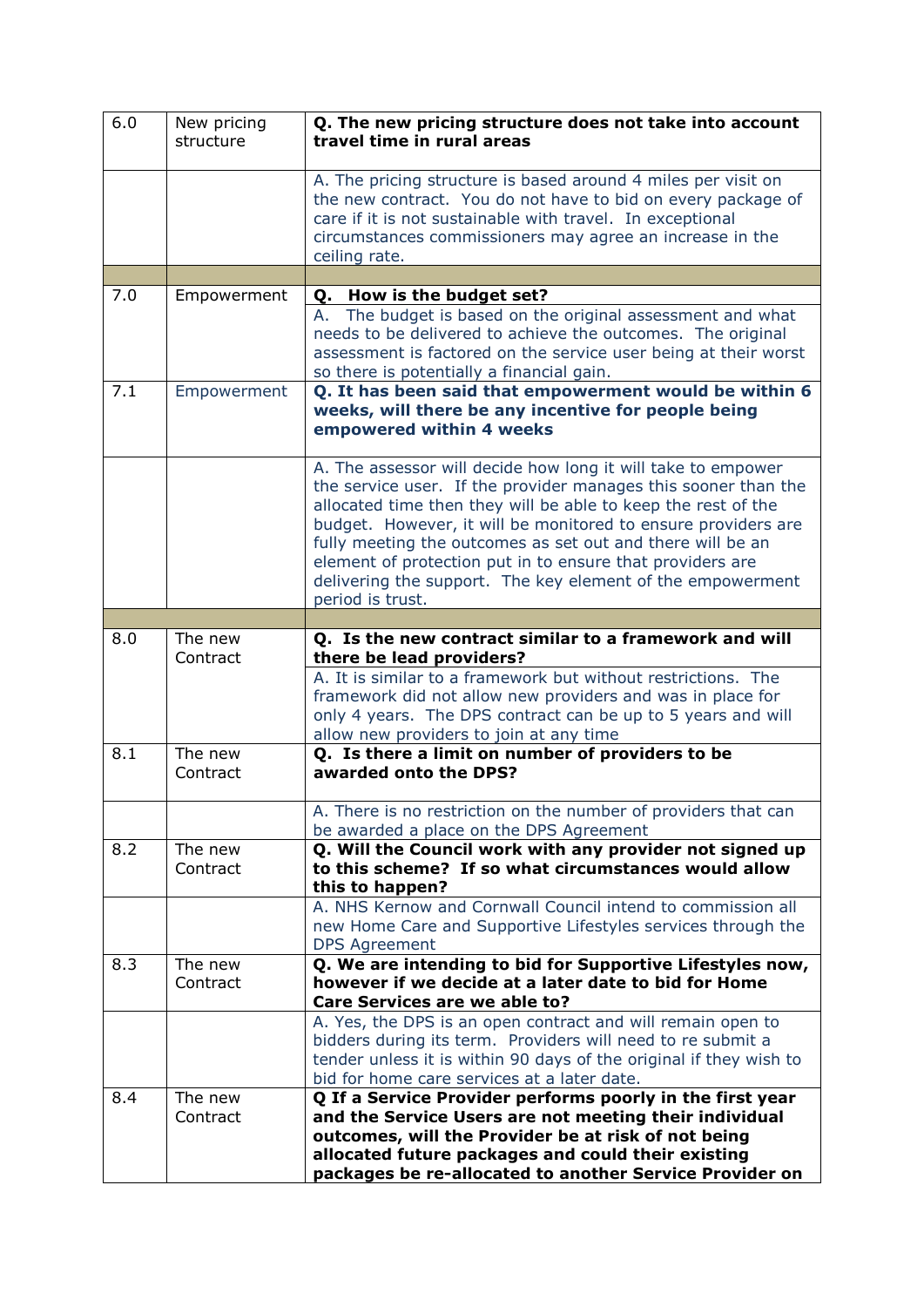|      |                           | the DPS?<br>What would happen if the Service Provider is not at fault<br>and it is the client and their unwillingness to engage?<br>Will this still impact on future and existing packages?<br>A. Consideration would be made by assessors and                                                                                                                                                                                                                                                                                 |
|------|---------------------------|--------------------------------------------------------------------------------------------------------------------------------------------------------------------------------------------------------------------------------------------------------------------------------------------------------------------------------------------------------------------------------------------------------------------------------------------------------------------------------------------------------------------------------|
|      |                           | commissioners to the factors. Commissioners would expect to<br>have been alerted to the issues encountered throughout the<br>period and would acknowledge Service Provider's evidenced<br>endeavors to deliver services that meet an individual's<br>outcomes. Commissioners would expect the opportunity to<br>work with the provider and relevant parties to review outcomes<br>and consider steps to enable achievement of these outcomes<br>prior to consideration of suspension or termination of call off<br>agreements. |
|      |                           |                                                                                                                                                                                                                                                                                                                                                                                                                                                                                                                                |
| 9.0  | <b>Night Services</b>     | Q. As per Part B, section 7.6 of the specification, can you<br>please confirm if night services include sleep-in support?<br>Does the £11.32 hourly rate relate to waking night<br>support, sleep-in support or both                                                                                                                                                                                                                                                                                                           |
|      |                           | A. 'Night Services' will be determined by individual need as<br>detailed within the person's care and support plan. The £11.32<br>rate is for all 'Night Services'.<br>Waking and Sleeping night support is not differentiated in this<br>Contract and night services are expected to be commissioned<br>with a ceiling rate of £11.32ph for both Home Care and<br>Supportive Life Styles for a 9hr shift.                                                                                                                     |
|      |                           | Please refer to DPS Agreement, Schedule 2, Home Care<br>Specification, paragraph 7.6 and Schedule 2, Supportive<br>Lifestyles Specification paragraph 7.2.                                                                                                                                                                                                                                                                                                                                                                     |
|      |                           | The Night Support ceiling rate is lower than a Day Rate as it<br>has been modelled on a single location shift basis (9hr) and the<br>costs considered for an appropriate rate of pay for this service<br>do not include elements such as hourly travel time and mileage<br>costs                                                                                                                                                                                                                                               |
|      |                           |                                                                                                                                                                                                                                                                                                                                                                                                                                                                                                                                |
| 10.0 | <b>Direct</b><br>Payments | Q. How will Direct Payments work in this contract?<br>A. Direct Payments are not in the scope of this contract and<br>this will be a separate piece of work.                                                                                                                                                                                                                                                                                                                                                                   |
| 11.0 | Post Code                 |                                                                                                                                                                                                                                                                                                                                                                                                                                                                                                                                |
|      | areas to<br>provide care  | Q.Is it down to the Provider to decide in which areas<br>they want to provide care, when will this be decided?<br>A. This will need to be decided at the tender stage and as part<br>of the mobilisation period we will work to ensure that Providers<br>will only get packages for that area. As part of the DPS you<br>are able to generate your own reports and Providers will be<br>able to see where there is a demand in Cornwall.                                                                                       |
| 12.0 | Bidding on the            | Q. If the award is solely on price how do you know that                                                                                                                                                                                                                                                                                                                                                                                                                                                                        |
|      | <b>DPS</b>                | the package is going to the best provider?                                                                                                                                                                                                                                                                                                                                                                                                                                                                                     |
|      |                           | A. Every organisation had to reach a minimum standard to                                                                                                                                                                                                                                                                                                                                                                                                                                                                       |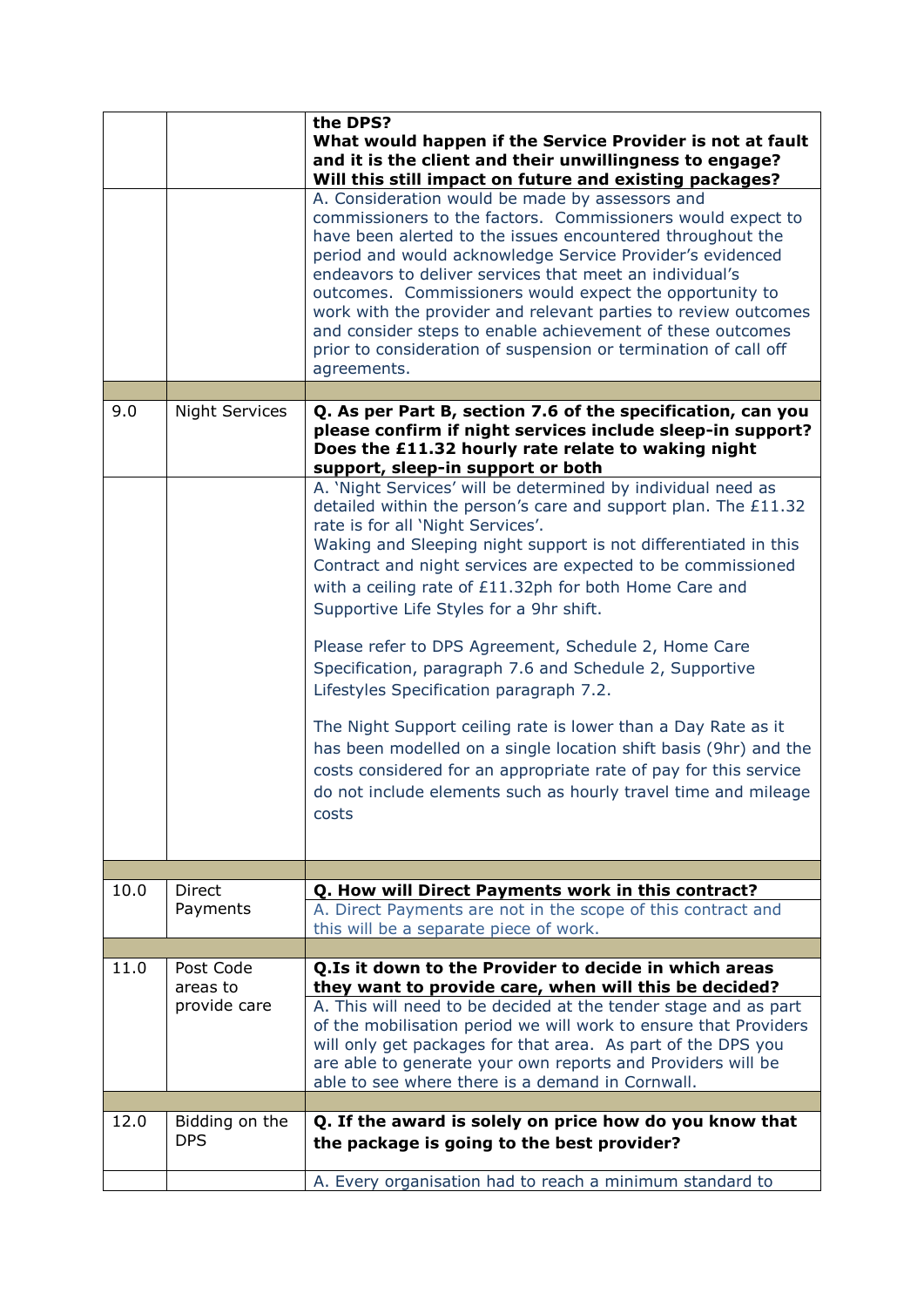| 15.1 | Supportive Life                 | $Q.$ Specification, 5.1 b - statements of requirements. It                                                                                                                                                                                                                                                                                                                                                                                                                                                                                                                                                                                                               |
|------|---------------------------------|--------------------------------------------------------------------------------------------------------------------------------------------------------------------------------------------------------------------------------------------------------------------------------------------------------------------------------------------------------------------------------------------------------------------------------------------------------------------------------------------------------------------------------------------------------------------------------------------------------------------------------------------------------------------------|
|      |                                 | A. It is the Council's aim to achieve paying Home Care and<br>Supportive Lifestyles Service Provider's 'Gross Amount' within<br>the first year of this Contract.                                                                                                                                                                                                                                                                                                                                                                                                                                                                                                         |
| 14.1 | Client<br>Contributions         | Q. Can you confirm when the Gross Payment will<br>commence; I understand it will be during the lifetime of<br>this DPS Agreement?                                                                                                                                                                                                                                                                                                                                                                                                                                                                                                                                        |
| 14.0 | Client<br>Contributions         | Q. In relation to clause 7.26 Client (Service User)<br><b>Contribution of the Home Care Specification. When the</b><br>responsibility of collection for service user contributions<br>falls under Cornwall Council, will they pay the total cost<br>of care delivered to the service provider, even when<br>they have been unable to collect from the Service User?<br>A. When Cornwall Council notifies service providers that it has<br>taken on the responsibility for collection of Service User<br>contributions, the Provider shall receive the gross payment due<br>for services delivered. The ability to collect the contribution<br>will lie with the Council. |
|      |                                 |                                                                                                                                                                                                                                                                                                                                                                                                                                                                                                                                                                                                                                                                          |
| 13.0 | Domestic<br>Support<br>Services | Q. Can non CQC registered bodies be able to provide<br>cleaning and/or shopping support, without any health<br>aspect?<br>A. Cornwall Council has published a tender for Domestic<br>Support Services and non CQC registered bodies may apply.<br>This is available through the Due North procurement portal,<br>accessible through www.supplyingthesouthwest.org.uk                                                                                                                                                                                                                                                                                                     |
|      |                                 |                                                                                                                                                                                                                                                                                                                                                                                                                                                                                                                                                                                                                                                                          |
|      |                                 | A. The funding body will be set out on the Service Requirement<br>form.                                                                                                                                                                                                                                                                                                                                                                                                                                                                                                                                                                                                  |
| 12.2 | Bidding on the<br><b>DPS</b>    | Q. Please would you clarify whether we will be notified<br>at the referral stage who will be funding the package of<br>care i.e., CCG or Cornwall Council?                                                                                                                                                                                                                                                                                                                                                                                                                                                                                                               |
|      |                                 | A. The ceiling rates for a specific Service Requirement will be<br>set out on the individual Service Requirement issued under the<br>Call for Competition procedure and Providers will have the<br>opportunity to bid accordingly: these may be higher or lower<br>than the advertised ceiling rates, however, changes to the<br>advertised ceiling rates will be considered and the exception<br>will be financially and clinically justified by Commissioners.<br>There is no obligation for Service Providers to bid for a Service<br>Requirement.                                                                                                                    |
| 12.1 | Bidding on the<br><b>DPS</b>    | Q. When the Council advertises a new call off contract,<br>will the hours commissioned be automatically advertised<br>at the ceiling rate and will Providers have the<br>opportunity to bid accordingly, or is it the Council's<br>intention to determine a rate based upon the Service<br>required and if they chose to do so, the hourly rate could<br>be lower than the ceiling rates specified under the Home<br><b>Care and Supportive Lifestyles specification?</b>                                                                                                                                                                                                |
|      |                                 | access the DPS. Quality is being reviewed as part of the<br>contract management and each provider will be reviewed for<br>their quality monitoring. This is to ensure that there is a<br>consistent level of service across all providers.                                                                                                                                                                                                                                                                                                                                                                                                                               |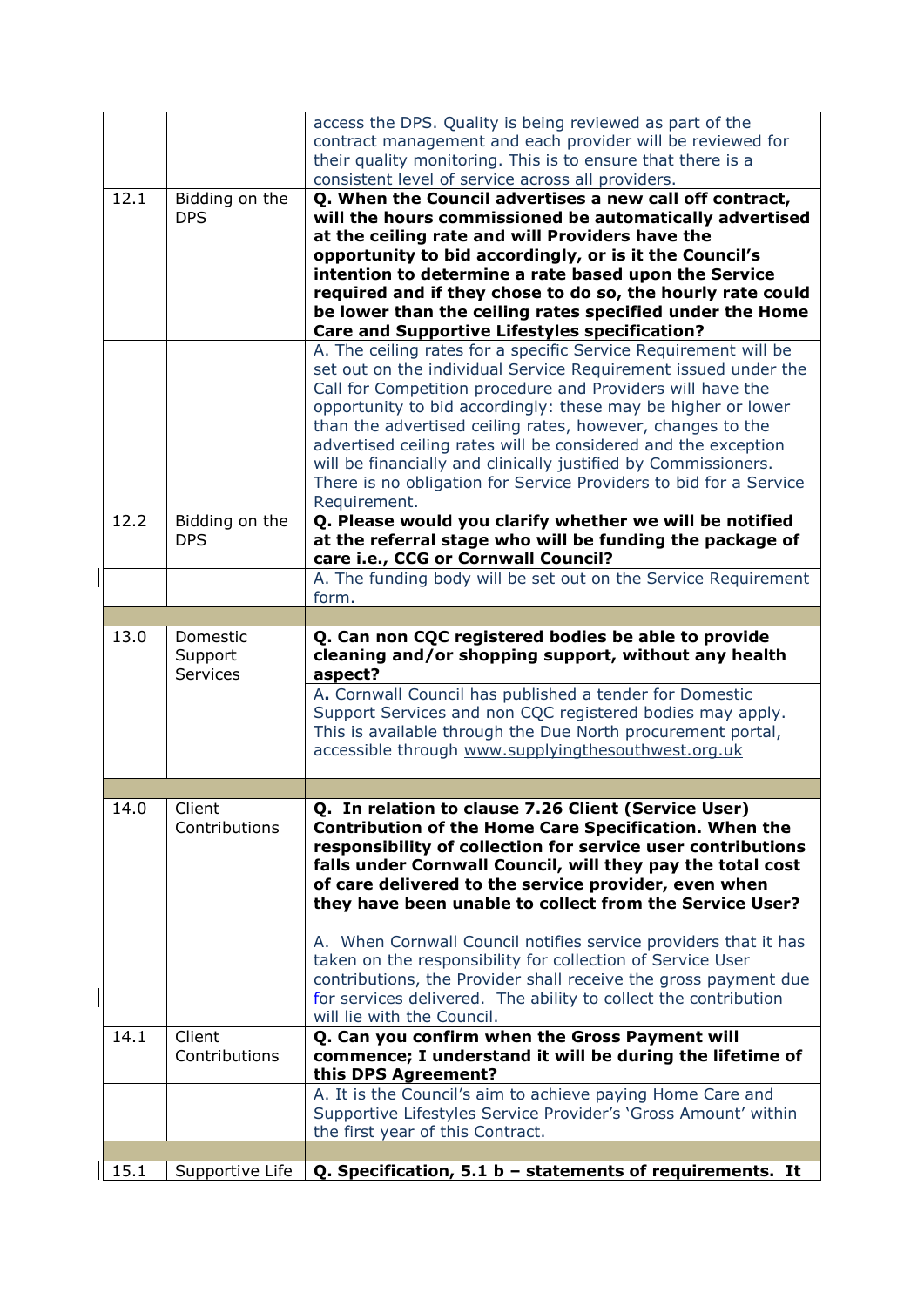|      | <b>Styles</b>            | states a unit of service (broken down into hours) will<br>include all contact time spent with individuals/groups<br>for undertaking related tasks. Please can you specify<br>the range of relevant tasks included?                                                                                                                                                                                                                                                                                                 |
|------|--------------------------|--------------------------------------------------------------------------------------------------------------------------------------------------------------------------------------------------------------------------------------------------------------------------------------------------------------------------------------------------------------------------------------------------------------------------------------------------------------------------------------------------------------------|
|      |                          | A. Relevant tasks will be determined in line with the outcomes<br>and needs of each person's care and support plan, these may<br>include but are not limited to: assistance with independence<br>skills, personal care or support to engage in meaningful<br>activities                                                                                                                                                                                                                                            |
| 15.2 | Supportive<br>Lifestyles | Q. Where a provider has a number of 24/7 services in a<br>close geographical location and it is deemed appropriate<br>for a 'peripatetic' night support team, together with<br>appropriate Assistive Technology to be put in place, will<br>the hourly night rate of £11.32 still be applied to each<br>location?                                                                                                                                                                                                  |
|      |                          | A. The ceiling rate applied to the Service Requirement shall<br>reflect per worker on shift per hour for each service. For<br>example if one person is on shift but covering a number of<br>service users in different locations the ceiling rate will be<br>applied to the Service Requirement as per the number of<br>workers required to cover these services.                                                                                                                                                  |
| 15.3 | Supportive<br>Lifestyles | Q. Can you please give some information on the specific<br>schemes that are to be commissioned this year?                                                                                                                                                                                                                                                                                                                                                                                                          |
|      |                          | A. We have two new schemes in development: St Austell -<br>Porthpean and Penzance. Both will support seven individuals<br>and have a hub area for tenants to socialise and access<br>community opportunities.                                                                                                                                                                                                                                                                                                      |
| 15.4 | Supportive<br>Lifestyles | Q. Section 7.12.c of the Supportive Lifestyles<br>Specification states: 'The Service Provider will give the<br>Commissioners a minimum of '28 days' notice, if, in<br>exceptional circumstances, they are unable to continue<br>to deliver a package of Supportive Lifestyles support.'<br>Can this be reflected in the DPS Call Off Terms<br><b>Agreement Documents and that exceptional</b><br>circumstances will be clearly defined as including issues<br>relating to the financial viability of the contract? |
|      |                          | A .Commissioners do not consider the reference to Exceptional<br>Circumstances in Section 7.12.c of the Supportive Lifestyles<br>Specification to include financial liability of a Call Off<br>Agreement.<br>Please refer to Council Call Off Agreement paragraph 15.4 (a)<br>(ii) and 22.1 and DPS Agreement definition of Critical<br>Performance Failure with regard to 'handbacks' and<br>recoverable losses.                                                                                                  |
| 16.0 | Outreach                 |                                                                                                                                                                                                                                                                                                                                                                                                                                                                                                                    |
|      | Support                  | Q. Can you determine the definition of short term<br>outreach please i.e. minimum and maximum duration of<br>hours<br>A. Home Care outreach service is applicable to durations of                                                                                                                                                                                                                                                                                                                                  |
|      |                          | less than 4 hours being delivered to a Home Care<br>client/patient.                                                                                                                                                                                                                                                                                                                                                                                                                                                |
| 16.1 | Outreach<br>Support      | Q. It is stated that 'Home Care' short duration outreach<br>service is applicable to durations of less than 4 hours<br>being delivered to a Home Care client/patient.<br>1, Will Outreach services and activities within the                                                                                                                                                                                                                                                                                       |